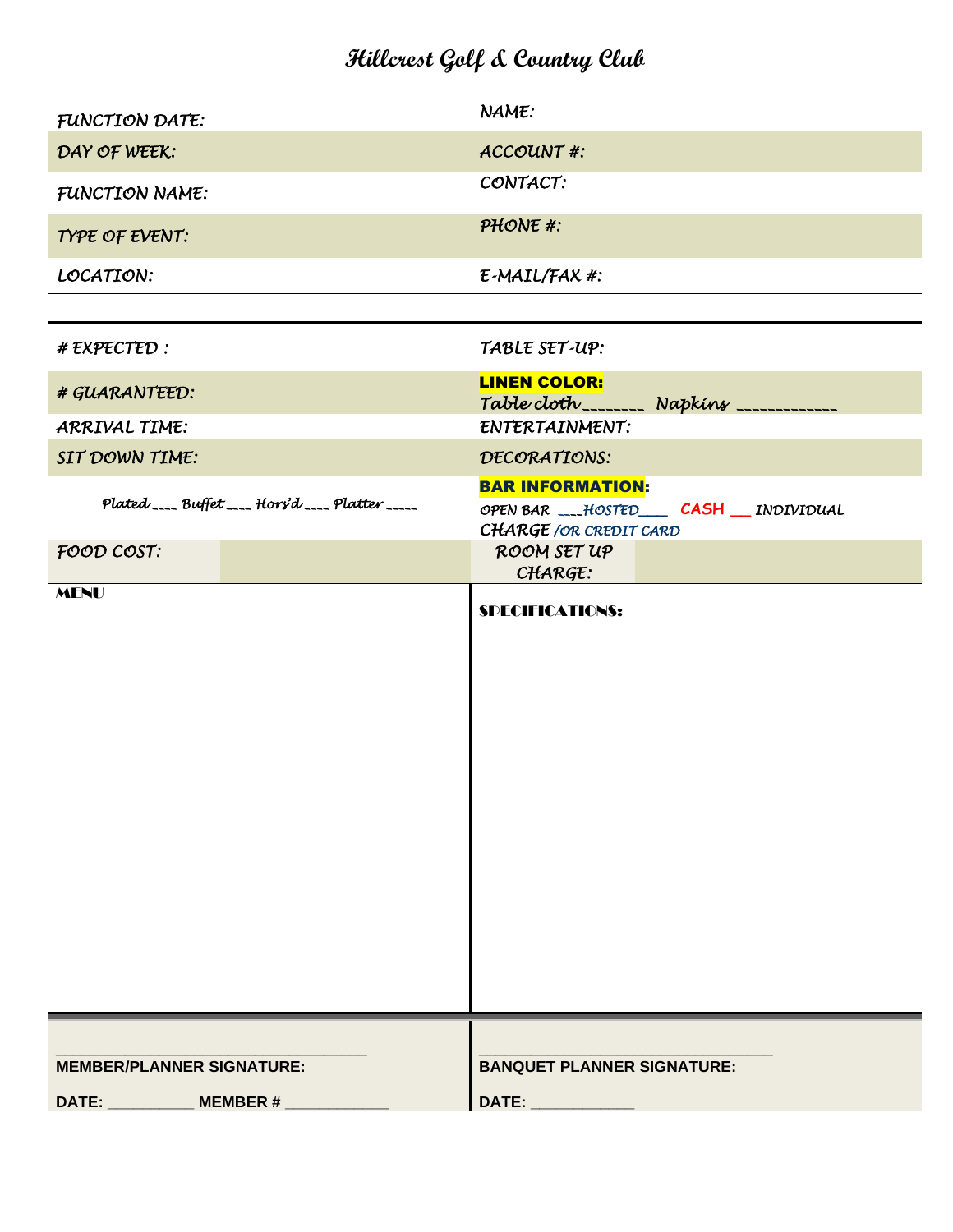# *Hillcrest Country Club*



# *Banquet Menu*

*P.O. Box 5116 North University Lubbock, Texas 79408 806-765-6601*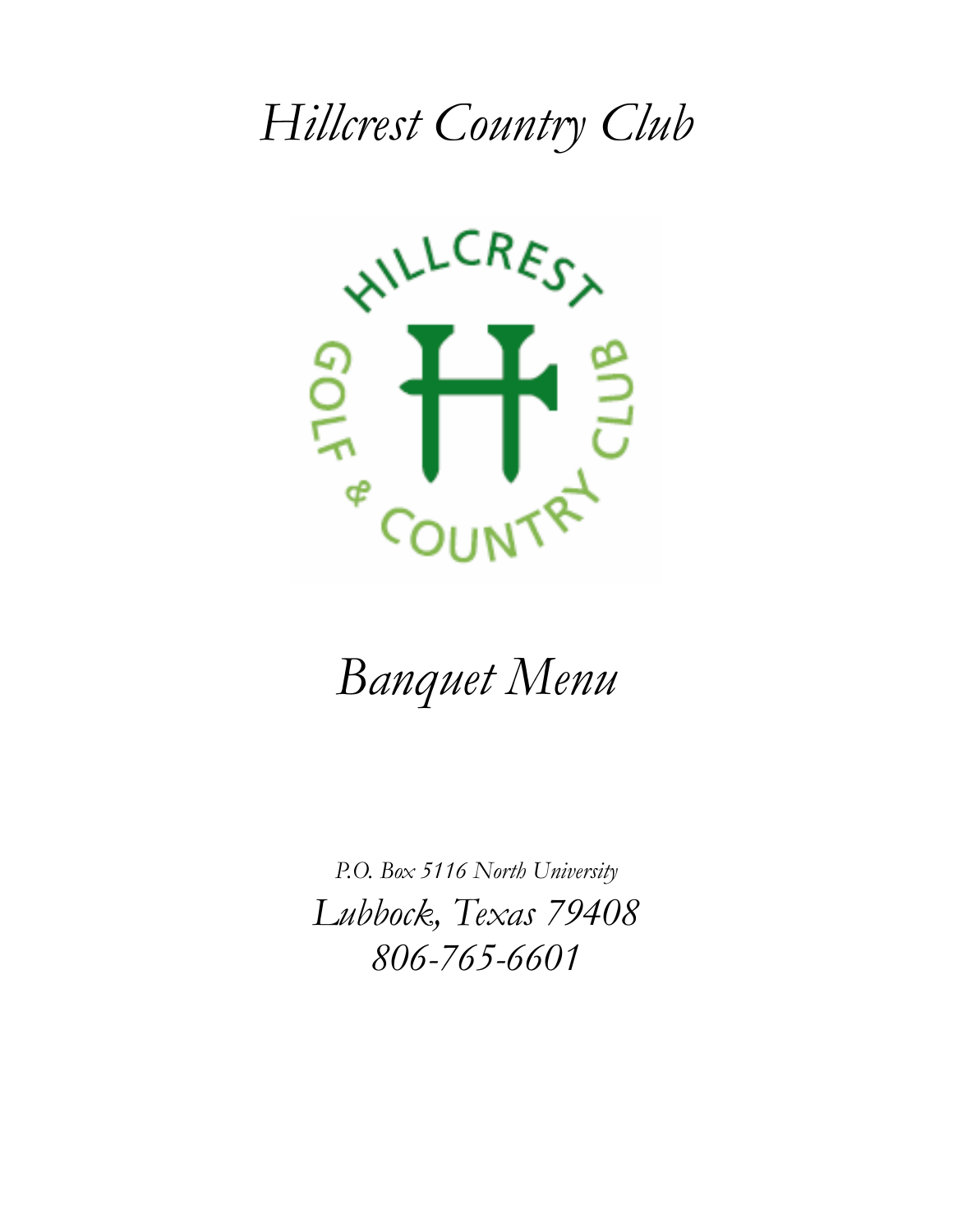## **Beverages and Accompaniments**

Alcoholic Beverages may not be brought in or taken off Hillcrest Country Club's Premises in compliance with our liquor permit.

Cocktail service can be arranged to suit the needs of your special event. A private bar may be set up for your group and a single check figured for the drinks sold and additional service. At your request, we can also limit service to: beer only, wine only, well drinks…

### **Bar Drinks:**

### *Keg Beer \$275.00 Domestic/\$325.00 Import*

Can Beer \$4.00 House Wine (Chardonnay, Pinot Grigio, Moscato, Shiraz, Merlot, Cabernet Sauvignon ) \$5.00 Well Drinks \$5.00 Call Drinks \$6.00 Premium \$7.00

### **Beverages:**

### *Soft Drinks \$2.00*

Punch \$1.00 per person (unlimited) Coffee \$1.00 per person (unlimited) Tea \$1.00 per person (unlimited)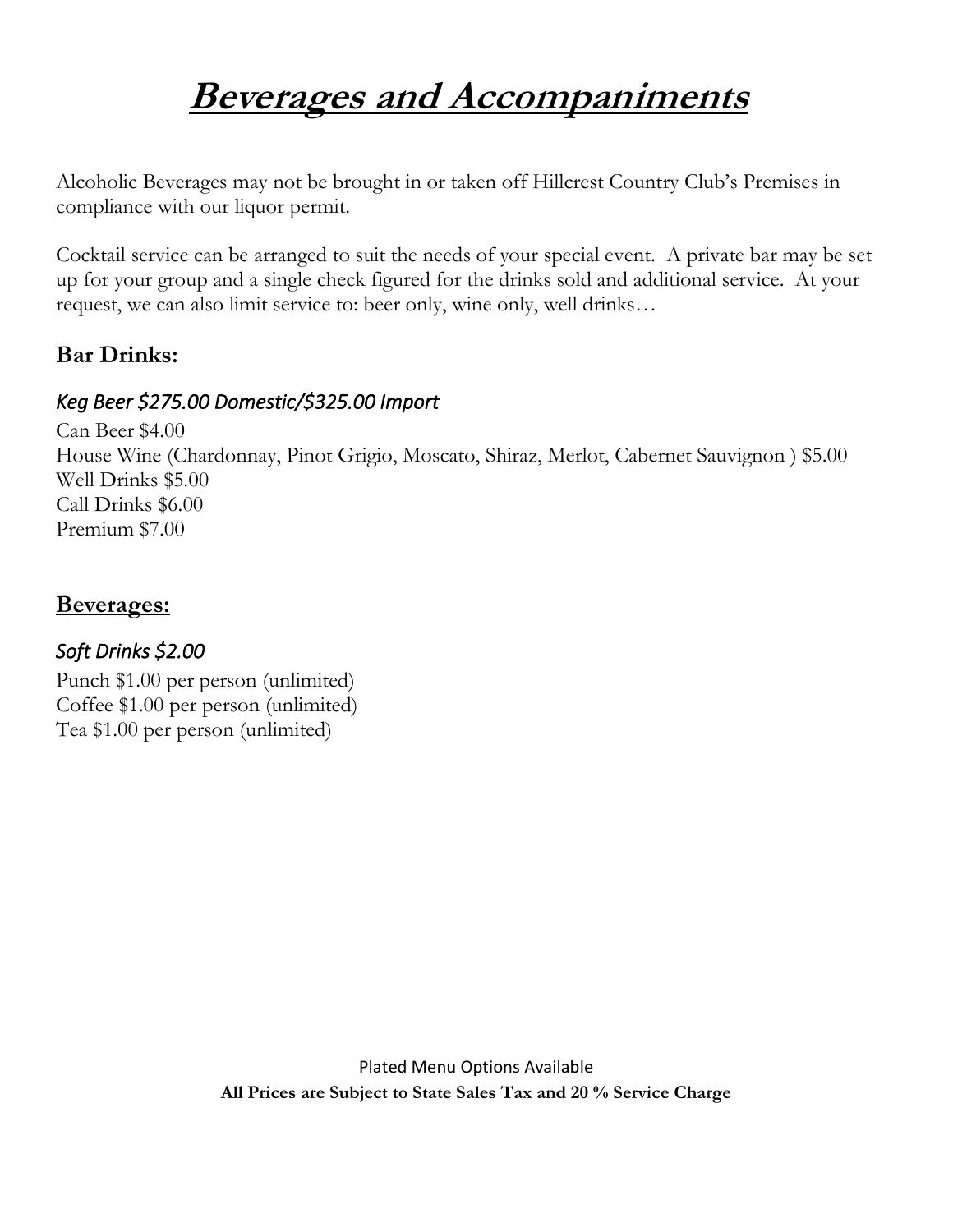## **Breakfast and Brunch Buffets**

| <b>Country Breakfast</b> |  |
|--------------------------|--|
| Fresh Seasonal Fruit     |  |

#### *Grilled Country Bacon Assorted Pastries*

Scrambled Eggs Coffee Grilled Sausage Patties Hash Brown Potatoes Hot Biscuits and Cream Gravy Coffee and Orange Juice

**Continental Breakfast** Fresh Seasonal Fruit

#### **\$10.99 \$7.99**

#### **Brunch Breakfast Burrito Buffet**

#### *Quiche Lorraine or Eggs Benedict Sausage, Bacon, & Ham Burritos* Fresh Seasonal Fruit Breakfast Potatoes Assorted Muffins Assorted Fruit Coffee Coffee Coffee Coffee Coffee Coffee Coffee Coffee Coffee Coffee Coffee Coffee Coffee Coffee Co

**\$10.99 \$10.99**

Plated Menu Options Available **All Prices are Subject to State Sales Tax and 20% Service Charge**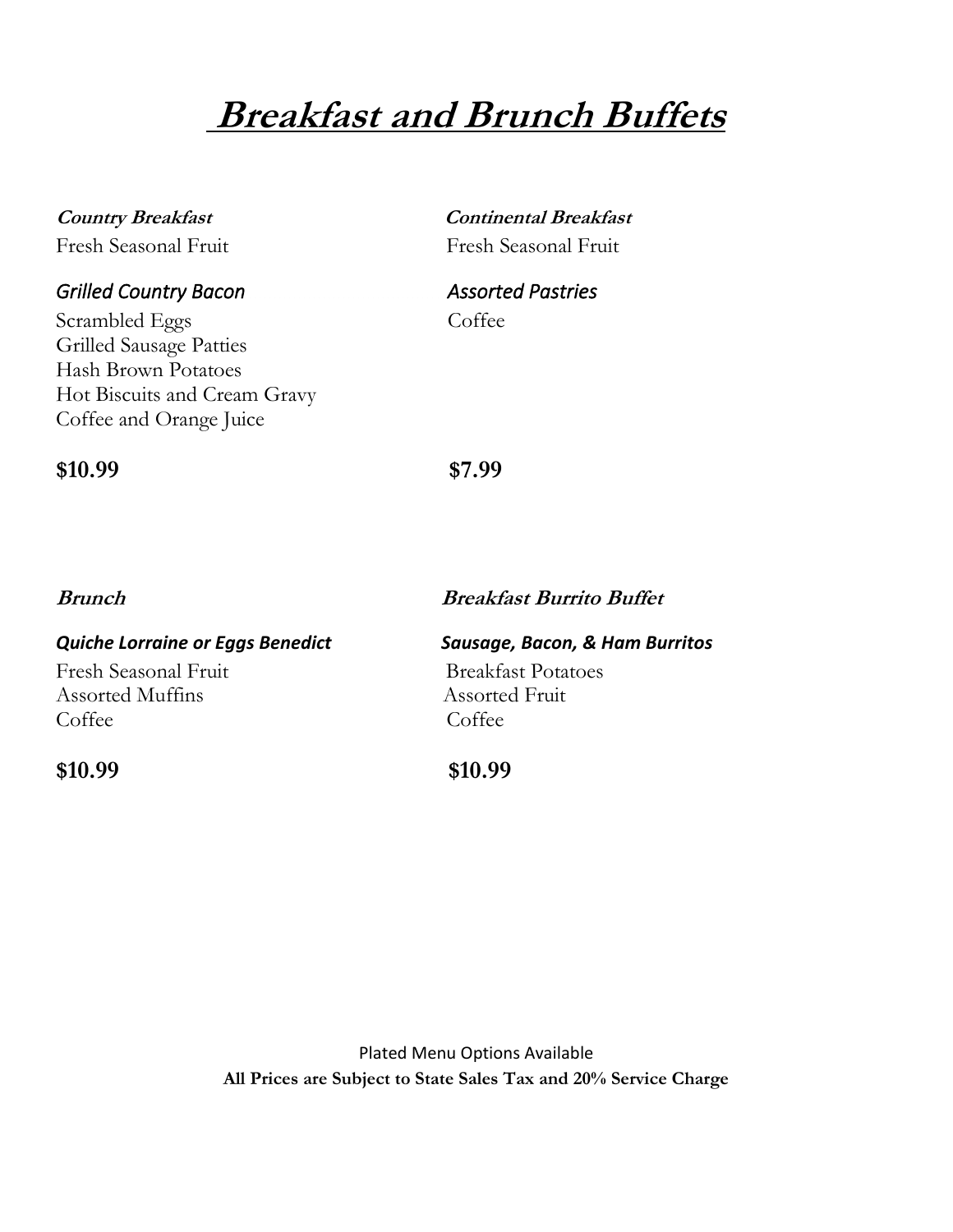### **Theme Buffets**

#### **Fiesta Buffet**

**(Minimum of 30)** Tossed Salad Beef and Chicken Fajitas Tortillas, Cheese, and Sour Cream Spanish Rice Beans Guacamole Salad Tortilla Chips and Salsa Bread Pudding Tea **\$17.99** (To add Cheese Enchiladas \$1.00 extra) **Italian Buffet**

**(Minimum of 30 people)**

Tossed Salad Lasagna or Spaghetti and Meatballs Breast of Chicken Alfredo Fettuccini Green Beans Garlic Bread Cheesecake

Tea

**\$17.99**

#### **Barbecue (Minimum of 30 people)**

Tossed Salad Choice of Two: Brisket, Sausage, or Chicken Baked Beans Potato Salad Relish Tray Rolls Cobbler and Tea **\$18.99 Hamburger & Hot Dogs**

#### **(Minimum of 30 people)**

Tossed Salad Hamburgers & Hot Dogs Baked Beans Potato Chips Homemade Chili Cobbler and Tea **\$12.99**

**Plated Menu Options Available All Prices are Subject to State Sales Tax and 20% Service Charge**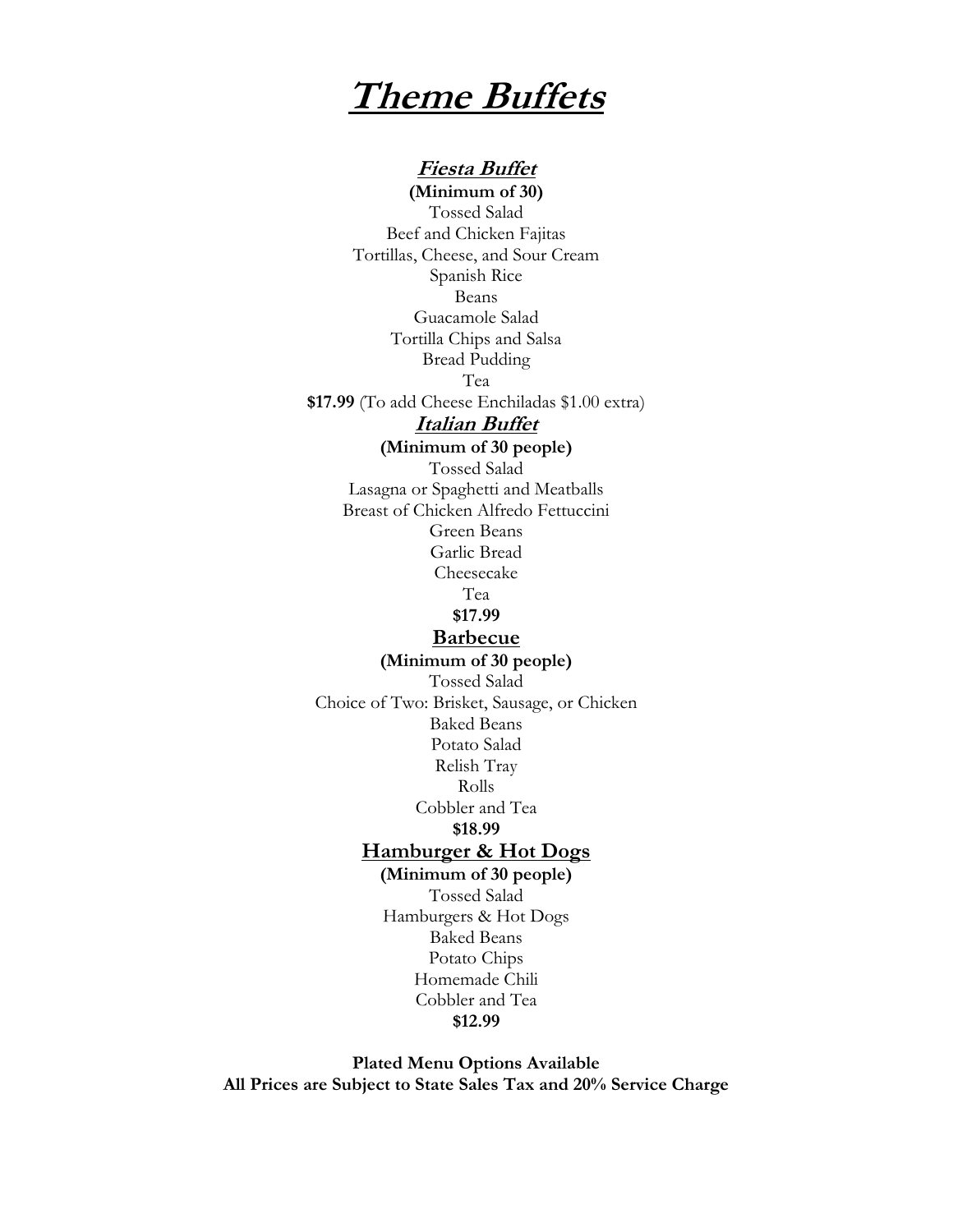### *Lunch and Dinner Buffets*

Each Buffet must have a minimum of 30 people

## *Lunch Buffets*

Choice of Entrée, Rice or Potato, One Vegetable, and a Dessert Served with: Tossed Salad with Dressings, Fresh Baked Rolls, and Tea

#### **\$12.99**

Choice of Two Entrees, Rice or Potato, Two Vegetables, and a Dessert Served with: Tossed Salad with Dressings, Fresh Baked Rolls, and Tea

#### **\$14.99**

### *Dinner Buffets*

Choice of Three Salads, Two Entrees, Two Vegetables and One Starch Served with: Fresh Baked Rolls, Dessert, and Tea

#### **\$19.99**

Choice of Three Salads, Three Entrees, Two Vegetables and One Starch Served with: Fresh Baked Rolls, Dessert, and Tea

#### **\$22.99**

**Choices for Entrees and Accompaniments are on the following pages**

**Plated Menu Options Available All Prices are Subject to State Sales Tax and 20% Service Charge**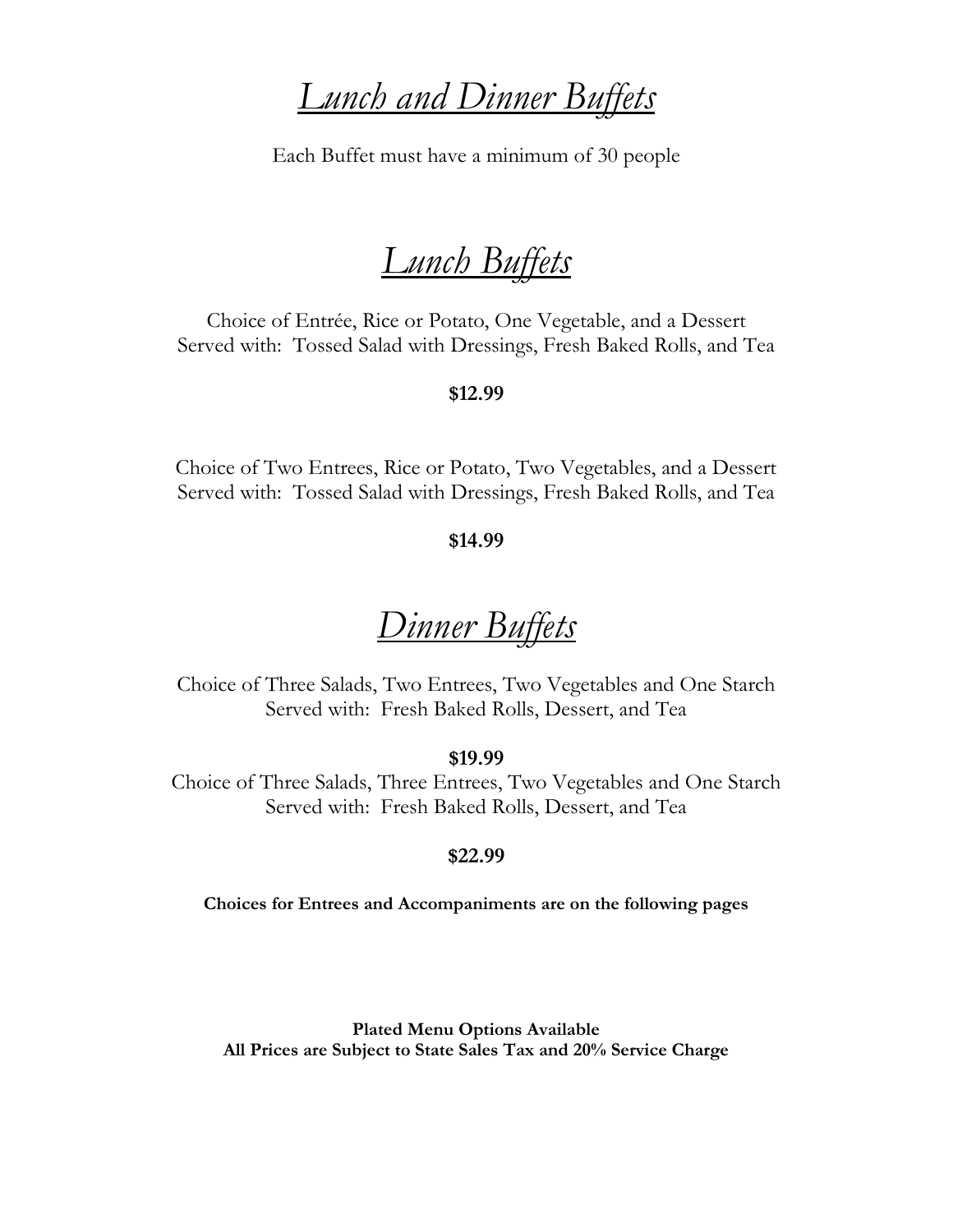### *Entrée Choices*

*Poultry*

Baked Lemon Chicken Chicken Teriyaki Breast of Chicken Parmesan Pecan Chicken with a Brandy Sauce Chicken with a Cream Basil Sauce Chicken Picatta Chicken Tenders Grilled Chicken Breast Chicken Cordon Bleu Roasted Turkey and Dressing

#### *Meat*

London Broil Bacon Wrapped Chopped Sirloin Roast Beef Carved Baked ham Savory Meatloaf Chicken Fried Steak Steak Fingers Beef Stroganoff Filet of Beef (add \$5.99) Ribeye Steaks (add \$4.99) Carved Prime Rib (add \$4.99)

#### *Fish*

Catfish (Blackened, Fried, or Baked) Tilapia (Blackened, Fried, or Baked) Salmon (Blackened or Baked) Shrimp (Blackened or Fried)

**Plated Menu Options Available All Prices are Subject to State Sales Tax and 20% Service Charge**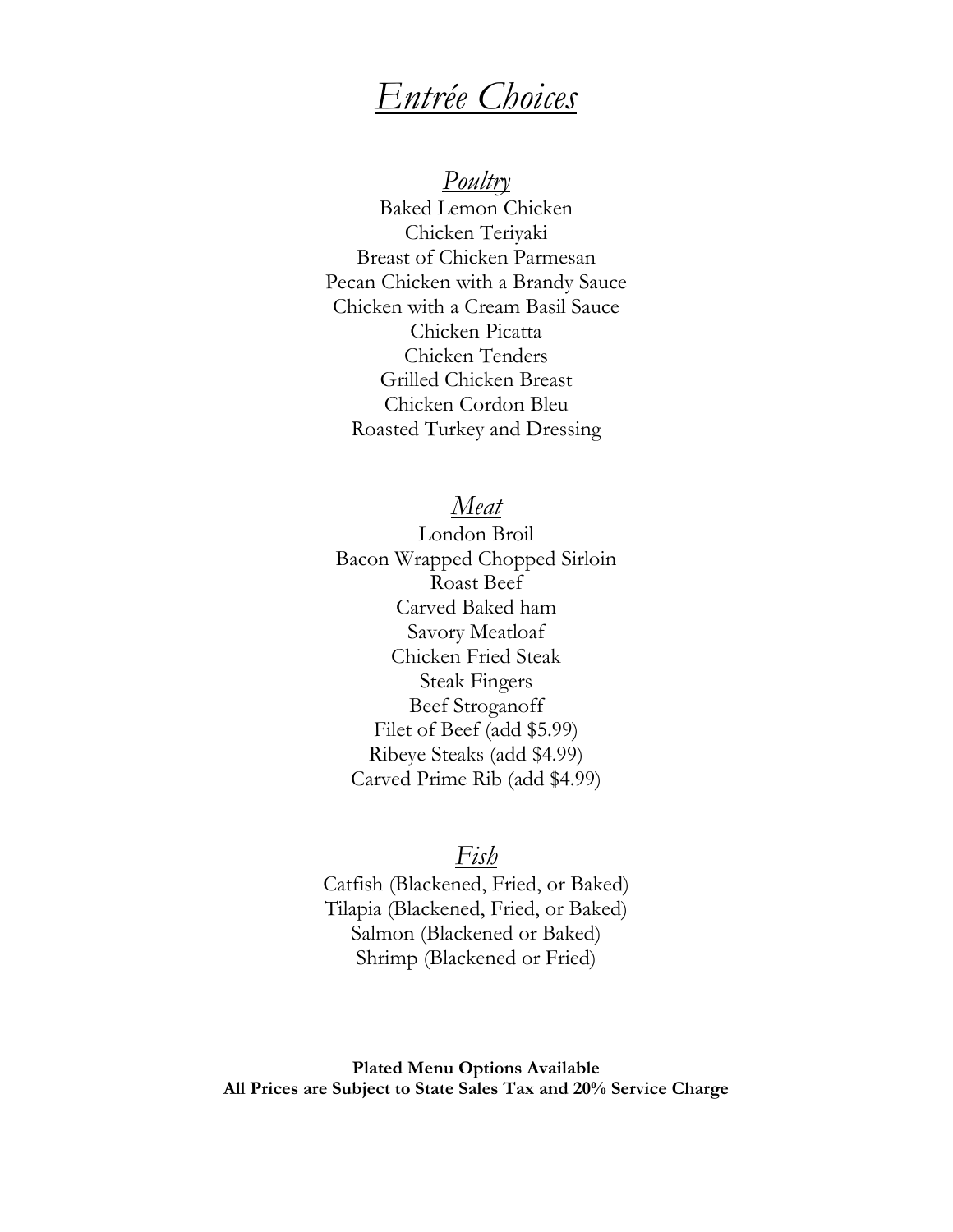### *Hors D' Oeuvres*

#### **Each tray is priced per 100 pieces**

#### **Assorted Cold Platters**

Cheese & Cracker Tray \$95.00 Finger Sandwiches \$95.00 Fresh Seasonal Fruit Tray \$95.00 Chocolate Covered Strawberries \$180.00 Fresh Vegetable Tray \$90.00 Cheese Ball Florentine with Crackers \$75.00 Chilled Jumbo Shrimp \$180.00

### **Assorted Hot Platters**

Assorted Mini Quiche \$85.00 Quesadillas with Condiments \$120.00 Bacon Wrapped Scallops \$185.00 Popcorn Shrimp \$110.00 Coconut Shrimp \$130.00 Blackened Shrimp \$130.00 Deep Fried Mushrooms \$70.00 Stuffed Mushrooms \$135.00 Cheese Stuffed Jalapenos \$100.00 Mini Burritos \$100.00 Chicken Tenders \$110.00 Buffalo Wings \$140.00 Bar-B-Qued Smokies \$75.00 Pigs in a Blanket \$80.00 Chinese Egg rolls \$90.00 Swedish Meatballs \$90.00 Potato Skins \$90.00 Tortilla Pinwheels \$110.00

#### *Dips (Priced per 2 Quart Bowls)* **<b>Snacks (Priced per pound)**

Guacamole with Tortilla Chips \$60.00 Mixed Nuts \$20.00 Chili Con Queso with Tortilla Chip \$50.00 Mints \$15.00 Homemade Salsa with Tortilla Chips \$40.00 Popcorn \$10.00 Hot Bean Dip with Tortilla Chips \$50.00 Assorted Cookie Tray \$90.00 Spinach Dip with Melba Toast \$60.00 French Onion Dip with Potato Chips \$40.00

**Plated Menu Options Available All Prices Subject to State Sales Tax and 20% Service Charge**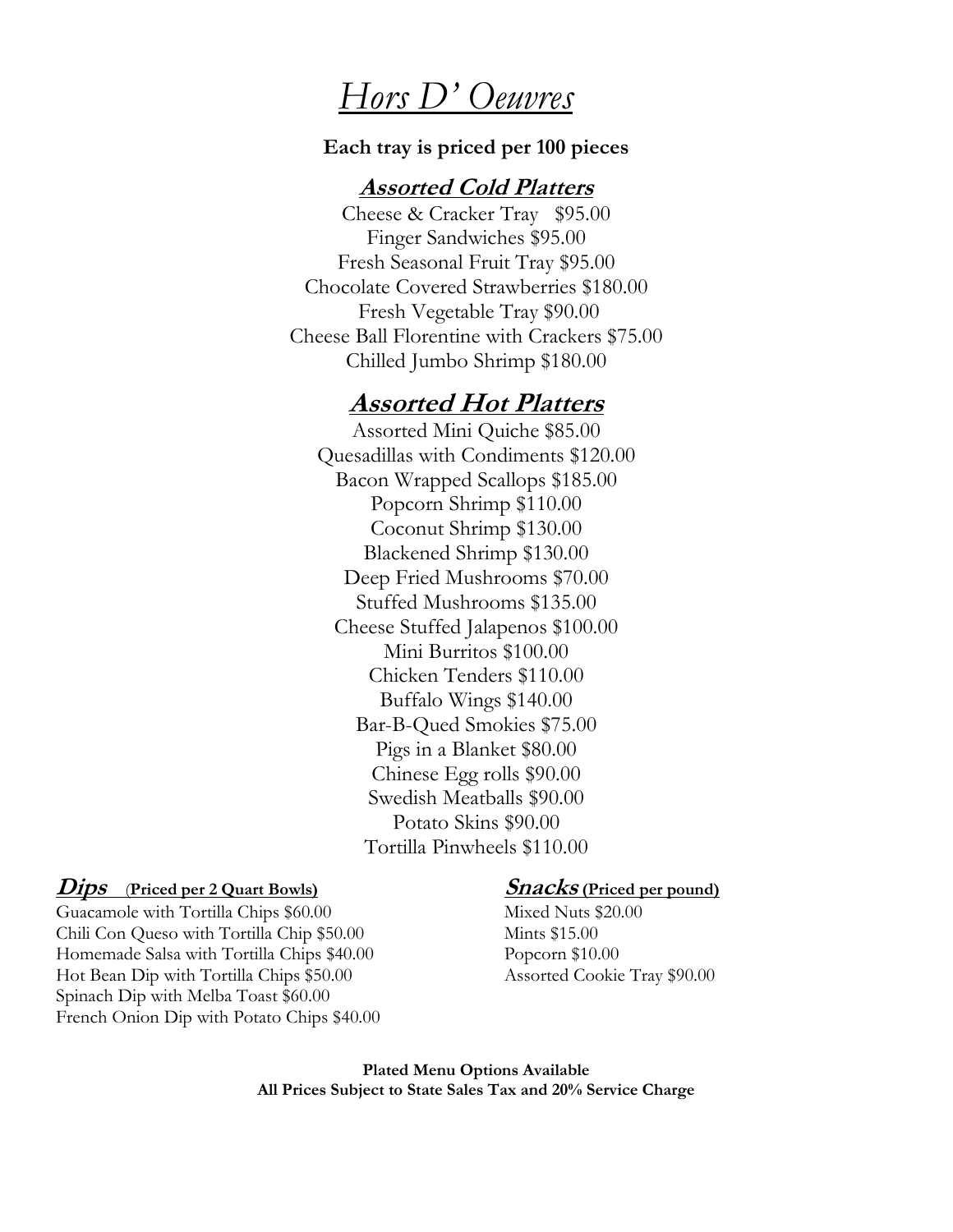### *Rental Fees*

At Hillcrest Country Club our experienced event planner can help you plan every detail of your special day. A variety of rooms and services makes our Club the perfect place to hold any event, including our spacious ballroom that can hold up to 300 people. We offer many included benefits to make your banquet, birthday party, rehearsal dinner, wedding ceremony and reception truly unforgettable.

### *Wedding and Banquet Services*

- All linens, with a variety of colors, plates, glassware and silverware
- Wait staff and bartenders
- Personal attention for the bride and groom
- Easel for the bridal portrait
- Movable dance floor
- Sign in and gift tables
- Spacious dressing areas for both the bride and groom

Make an appointment with our events manager to tour our wedding venue.

#### (806)765-6601

Our **Ballroom** is the perfect place for your large event. Holding up to 300, this charming room is a favorite for banquets, weddings and receptions. When you book the ballroom, you may hold your event until midnight. Extended hours may be purchased at \$100 per hour. The fees are listed below

| Room Fee's |            |
|------------|------------|
| Ballroom   | \$1,000.00 |
| Card Room  | \$350.00   |
| Boardroom  | \$175.00   |

The **Boardroom** is a smaller, private room that will seat approximately 30 people. The **Card Room** is a private room that will seat approximately 50 people. Both have the option of having a projector screen and multiple table setups. These rooms are used for meetings and small gatherings such as rehearsal dinners, birthday and graduation parties.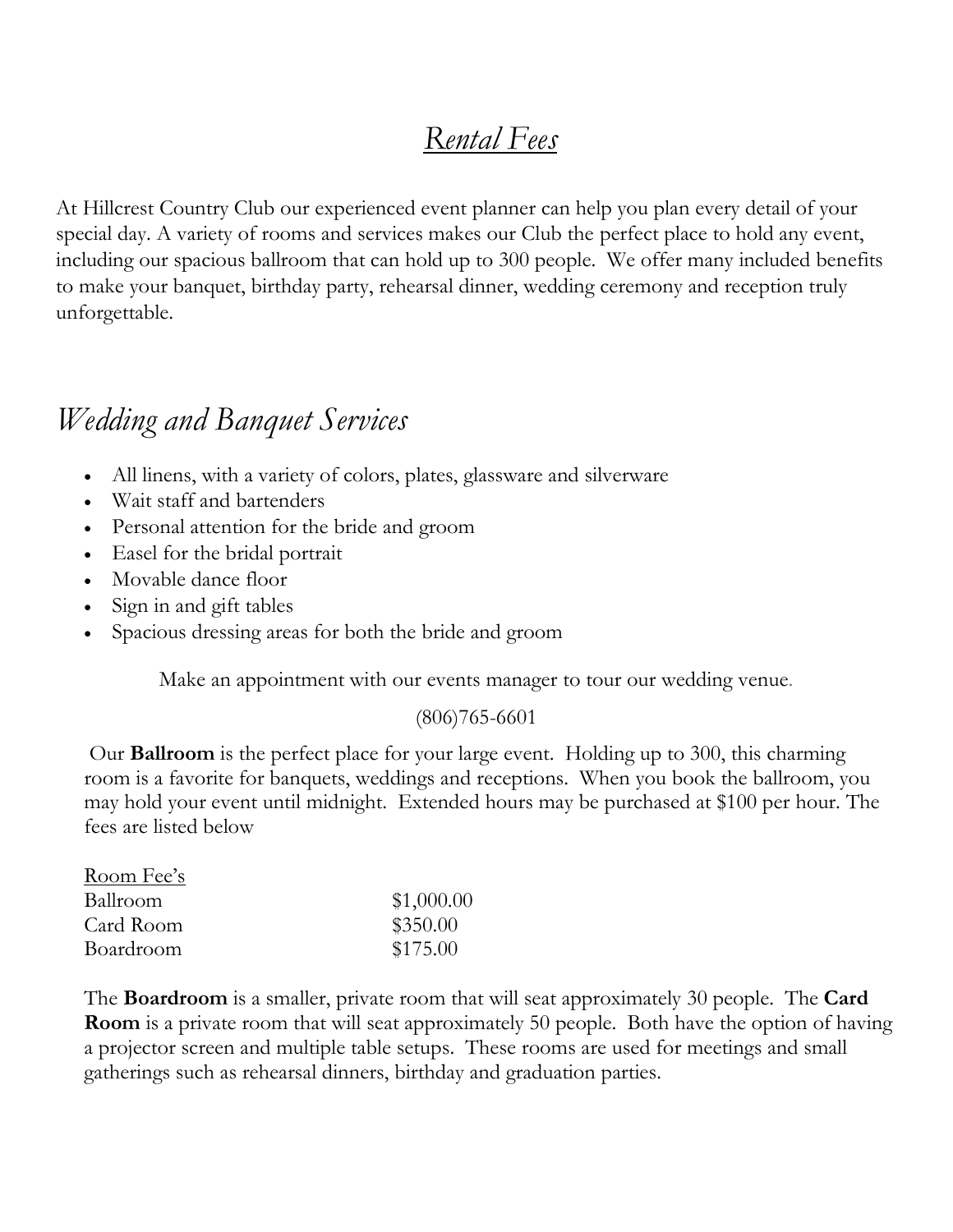## *Hillcrest Country Club Banquet Policies*

#### **Carefully read our policies and initial by each.**

- 1. Banquet menu prices are subject to change. All food selections and beverages are subject to current service charges (20%) and state sales tax.
- 2. No outside food or beverages of any kind may be brought into the Club without prior approval. (Wedding cakes excluded.) To allow for proper ordering, we must receive your menu selection at least **two full weeks prior to your function.**
- 3. Hillcrest Country Club requires Guests to provide a Final Count of people to attend each food function **no later than 48 working hours prior to event.** Your invoice will reflect this number.
- 4. For Plated dinners the Guest is required to provide seating arrangements and denotation of each guest's dinner selection that is easily viewable for the servers.
- 5. There is a **\$500 deposit** for the rental of the Ballroom. The fee will be applied to your final bill and is refundable if the function is cancelled 90 days before the date of the event.
- 6. The Club will charge the Guest with additional fees for the rental of tables and chairs for any function on grass or additional that is over the amount the Club provides. There will be an additional fee for any linen requested beyond one cover for each table and a napkin for each guest as well as skirts for buffet tables.
- 7. The Guest may have an open bar, cash bar or a preset tab amount. The guest is responsible for all alcohol consumed on an open bar and is responsible for any party that leaves without making payment of their tab during a cash bar. No person under the age of 21 is allowed to drink regardless of their parents being present. Any minor caught drinking will be escorted from the property as well as any person of age that may have contributed to the minor.
- 8. The Club will not assume any responsibility for the damage or loss of any merchandise or articles left in the Club prior to, during or following the function. \_\_\_\_\_
- 9. **We do not allow taping, tacking, or the attachment any item to walls or doors!**  You may use fishing line to hang decorations from the ceiling, going through the ceiling tiles. The Club does not provide any type of decorations.
- 10. The Guest is solely responsible for making arrangements and payments of shipped items to or from the Club.
- 11. Depending on the size of the event, private security personnel may be required and will be an expense incurred by the Guest.
- 12. The Club reserves the right to charge an additional Clean Up Fee for any event where excessive clean up is required. Damages to the property occurring during the event will be the responsibility of the paying party. (Minimum \$50.00)